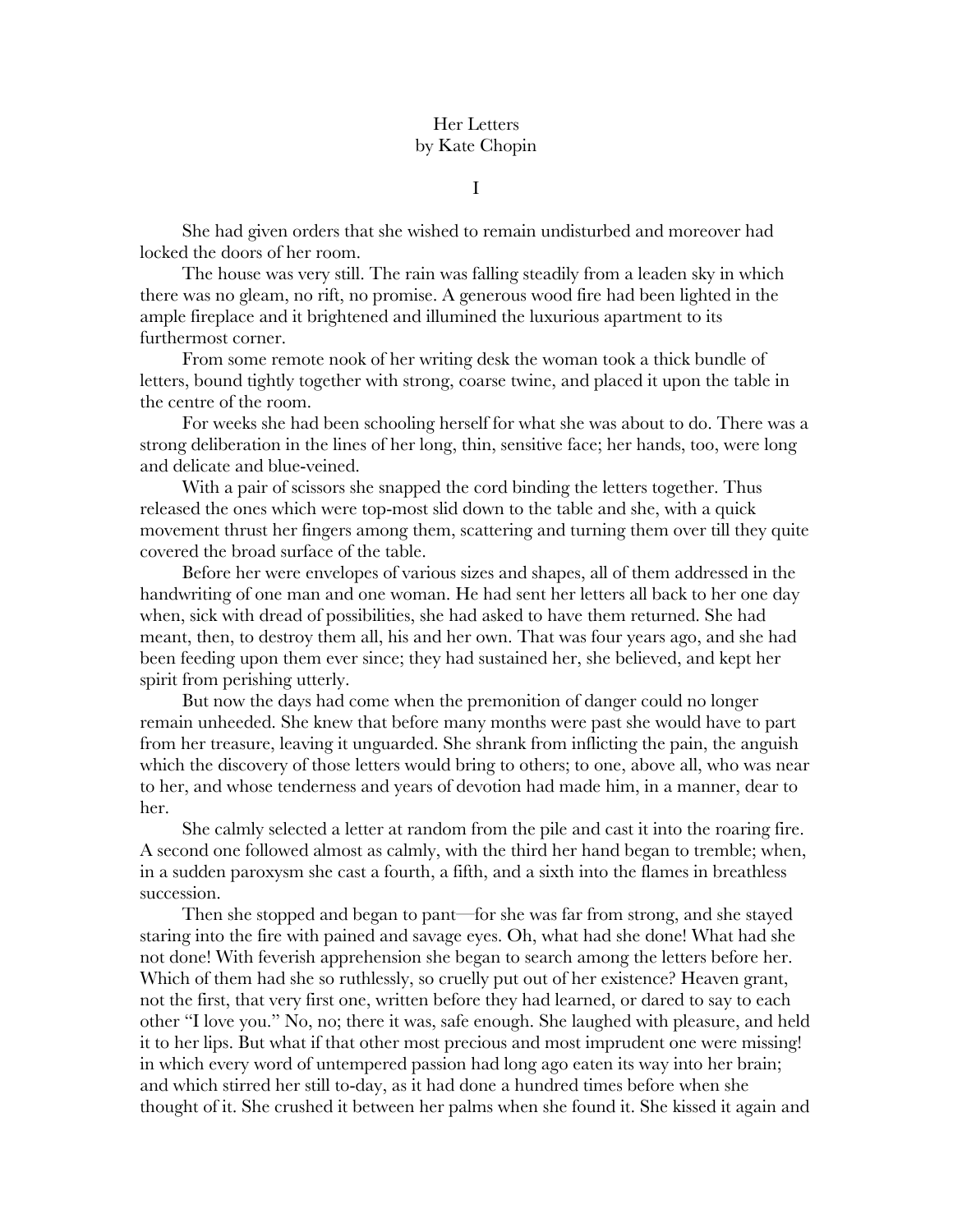again. With her sharp white teeth she tore the far corner from the letter, where the name was written; she bit the torn scrap and tasted it between her lips and upon her tongue like some god-given morsel.

What unbounded thankfulness she felt at not having destroyed them all! How desolate and empty would have been her remaining days without them; with only her thoughts, illusive thoughts that she could not hold in her hands and press, as she did these, to her cheeks and her heart.

This man had changed the water in her veins to wine, whose taste had brought delirium to both of them. It was all one and past now, save for these letters that she held encircled in her arms. She stayed breathing softly and contentedly, with the hectic cheek resting upon them.

She was thinking, thinking of a way to keep them without possible ultimate injury to that other one whom they would stab more cruelly than keen knife blades.

At last she found the way. It was a way that frightened and bewildered her to think of at first, but she had reached it by deduction too sure to admit of doubt. She meant, of course, to destroy them herself before the end came. But how does the end come and when? Who may tell? She would guard against the possibility of accident by leaving them in charge of the very one who, above all, should be spared a knowledge of their contents.

She roused herself from the stupor of thought and gathered the scattered letters once more together, binding them again with the rough twine. She wrapped the compact bundle in a thick sheet of white polished paper. Then she wrote in ink upon the back of it, in large, firm characters:

"I leave this package to the care of my husband. With perfect faith in his loyalty and his love, I ask him to destroy it unopened."

It was not sealed; only a bit of string held the wrapper, which she could remove and replace at will whenever the humor came to her to pass an hour in some intoxicating dream of the days when she felt she had lived.

## II

If he had come upon that bundle of letters in the first flush of his poignant sorrow there would not have been an instant's hesitancy. To destroy it promptly and without question would have seemed a welcome expression of devotion—a way of reaching her, of crying out his love to her while the world was still filled with the illusion of her presence. But months had passed since that spring day when they had found her stretched upon the floor, clutching the key of her writing desk, which she appeared to have been attempting to reach when death overtook her.

The day was much like that day a year ago when the leaves were falling and rain pouring steadily from a leaden sky which held no gleam, no promise. He had happened accidentally upon the package in that remote nook of her desk. And just as she herself had done a year ago, he carried it to the table and laid it down there, standing, staring with puzzled eyes at the message which confronted him:

"I leave this package to the care of my husband. With perfect faith in his loyalty and his love, I ask him to destroy it unopened."

She had made no mistake; every line of his face—no longer young—spoke loyalty and honesty, and his eyes were as faithful as a dog's and as loving. He was a tall, powerful man, standing there in the firelight, with shoulders that stooped a little, and hair that was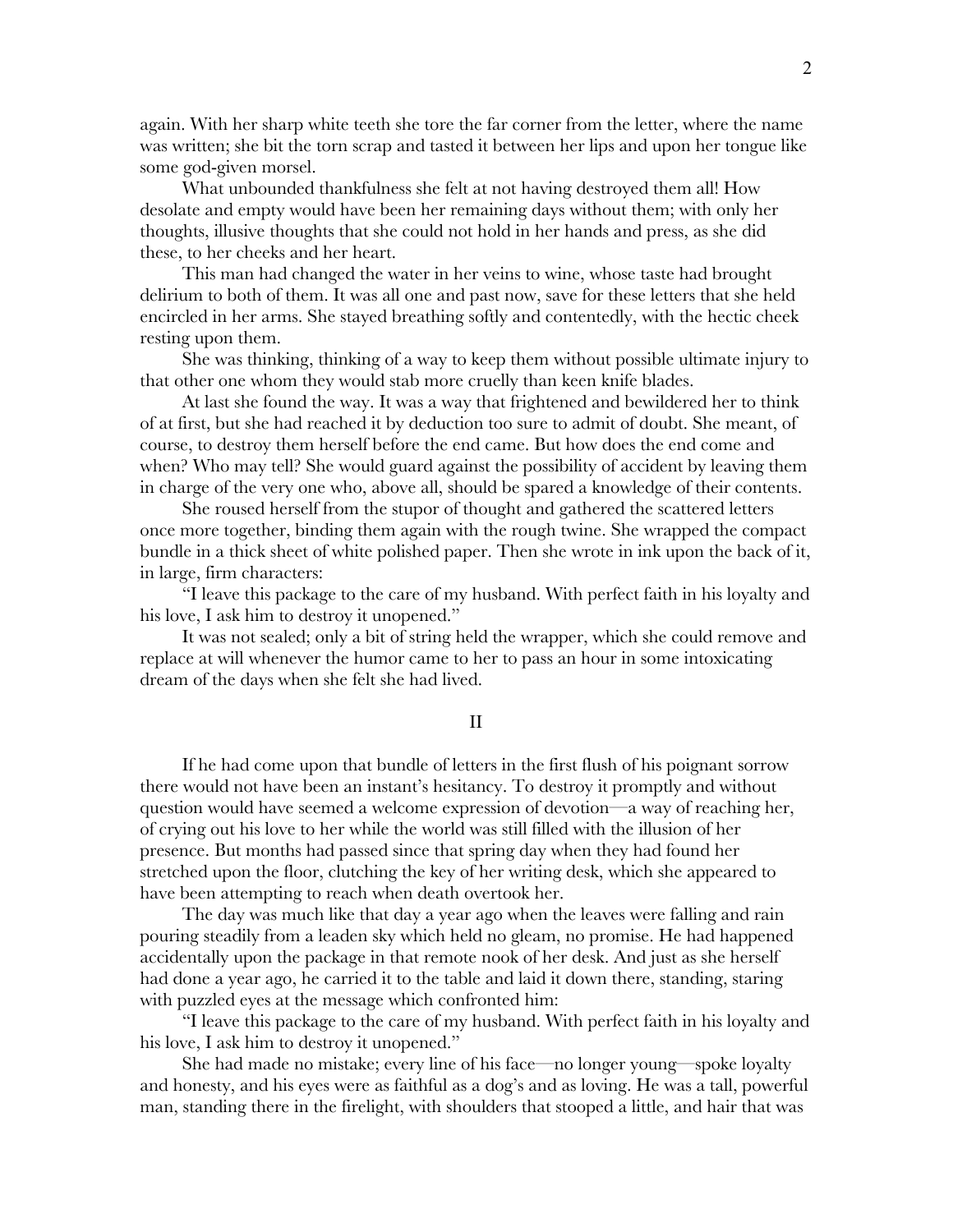growing somewhat thin and gray, and a face that was distinguished, and must have been handsome when he smiled. But he was slow. "Destroy it unopened," he reread, halfaloud, "but why unopened?"

He took the package again in his hands, and turning it about and feeling it, discovered that it was composed of many letters tightly packed together.

So here were letters which she was asking him to destroy unopened. She had never seemed in her lifetime to have had a secret from him. He knew her to have been cold and passionless, but true, and watchful of his comfort and his happiness. Might he not be holding in his hands the secret of some other one, which had been confided to her and which she had promised to guard? But, no, she would have indicated the fact by some additional word or line. The secret was her own, something contained in these letters, and she wanted it to die with her.

If he could have thought of her as on some distant shadowy shore waiting for him throughout the years with outstretched hands to come and join her again, he would not have hesitated. With hopeful confidence he would have thought "in that blessed meetingtime, soul to soul, she will tell me all; till then I can wait and trust." But he could not think of her in any far-off paradise awaiting him. He felt that there was no smallest part of her anywhere in the universe, more than there had been before she was born into the world. But she had embodied herself with terrible significance in an intangible wish, uttered when life still coursed through her veins; knowing that it would reach him when the annihilation of death was between them, but uttered with all confidence in its power and potency. He was moved by the splendid daring of the act, which at the same time exalted him and lifted him above the head of common mortals.

What secret save one could a woman choose to have die with her? As quickly as the suggestion came to his mind, so swiftly did the man-instinct of possession stir in his blood. His fingers cramped about the package in his hands, and he sank into a chair beside the table. The agonizing suspicion that perhaps another had shared with him her thoughts, her affections, her life, deprived him for a swift instant of honor and reason. He thrust the end of his strong thumb beneath the string which, with a single turn would have yielded—"with perfect faith in your loyalty and your love." It was not the written characters addressing themselves to the eye; it was like a voice speaking to his soul. With a tremor of anguish he bowed his head down upon the letters.

A half-hour passed before he lifted his head. An unspeakable conflict had raged within him, but his loyalty and his love had conquered. His face was pale and deep-lined with suffering, but there was no more hesitancy to be seen there.

He did not for a moment think of casting the thick package into the flames to be licked by the fiery tongues, and charred and half-revealed to his eyes. That was not what she meant. He arose, and taking a heavy bronze paper-weight from the table, bound it securely to the package. He walked to the window and looked out into the street below. Darkness had come, and it was still raining. He could hear the rain dashing against the window-panes, and could see it falling through the dull yellow rim of light cast by the lighted street lamp.

He prepared himself to go out, and when quite ready to leave the house thrust the weighted package into the deep pocket of his top-coat.

He did not hurry along the street as most people were doing at that hour, but walked with a long, slow, deliberate step, not seeming to mind the penetrating chill and rain driving into his face despite the shelter of his umbrella.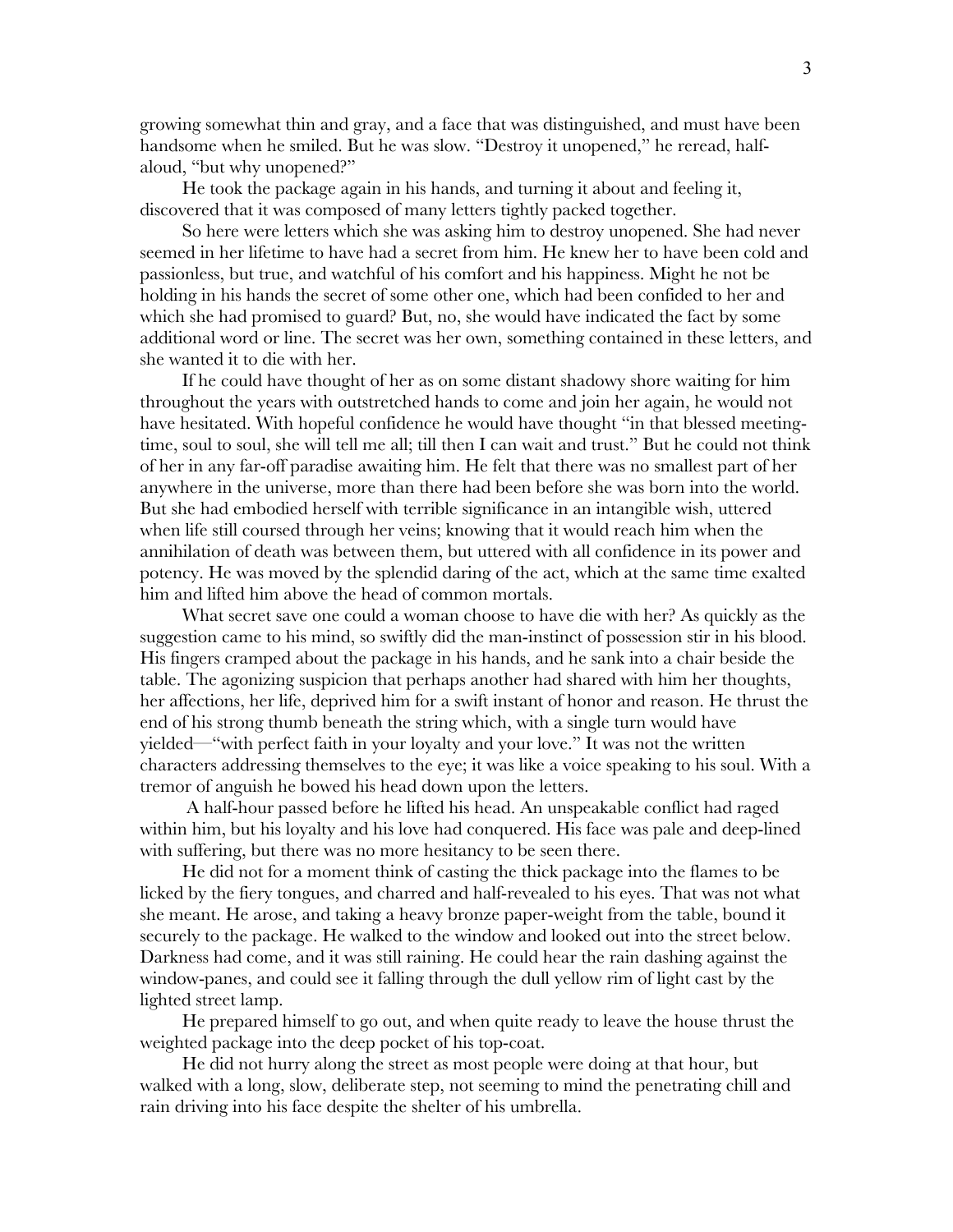4

His dwelling was not far removed from the business section of the city; and it was not a great while before he found himself at the entrance of the bridge that spanned the river—the deep, broad, swift, black river dividing two States. He walked on and out to the very centre of the structure. The wind was blowing fiercely and keenly. The darkness where he stood was impenetrable. The thousands of lights in the city he had left seemed like all the stars of heaven massed together, sinking into some distant mysterious horizon, leaving him alone in a black, boundless universe.

He drew the package from his pocket and leaning as far as he could over the broad stone rail of the bridge, cast it from him into the river. It fell straight and swiftly from his hand. He could not follow its descent through the darkness, nor hear its dip into the water far below. It vanished silently; seemingly into some inky unfathomable space. He felt as if he were flinging it back to her in that unknown world whither she had gone.

## III

An hour or two later he sat at his table in the company of several men whom he had invited that day to dine with him. A weight had settled upon his spirit, a conviction, a certitude that there could be but one secret which a woman would choose to have die with her. This one thought was possessing him. It occupied his brain, keeping it nimble and alert with suspicion. It clutched his heart, making every breath of existence a fresh moment of pain.

The men about him were no longer the friends of yesterday; in each one he discerned a possible enemy. He attended absently to their talk. He was remembering how she had conducted herself toward this one and that one; striving to recall conversations, subtleties of facial expression that might have meant what he did not suspect at the moment, shades of meaning in words that had seemed the ordinary interchange of social amenities.

He led the conversation to the subject of women, probing these men for their opinions and experiences. There was not one but claimed some infallible power to command the affections of any woman whom his fancy might select. He had heard the empty boast before from the same group and had always met it with good-humored contempt. But to-night every flagrant, inane utterance was charged with a new meaning, revealing possibilities that he had hitherto never taken into account.

He was glad when they were gone. He was eager to be alone, not from any desire or intention to sleep. He was impatient to regain her room, that room in which she had lived a large portion of her life, and where he had found those letters. There must surely be more of them somewhere, he thought; some forgotten scrap, some written thought or expression lying unguarded by an inviolable command.

At the hour when he usually retired for the night he sat himself down before her writing desk and began the search of drawers, slides, pigeonholes, nooks and corners. He did not leave a scrap of anything unread. Many of the letters which he found were old; some he had read before; others were new to him. But in none did he find a faintest evidence that his wife had not been the true and loyal woman he had always believed her to be. The night was nearly spent before the fruitless search ended. The brief, troubled sleep which he snatched before his hour for rising was freighted with feverish, grotesque dreams, through all of which he could hear and could see dimly the dark river rushing by, carrying away his heart, his ambitions, his life.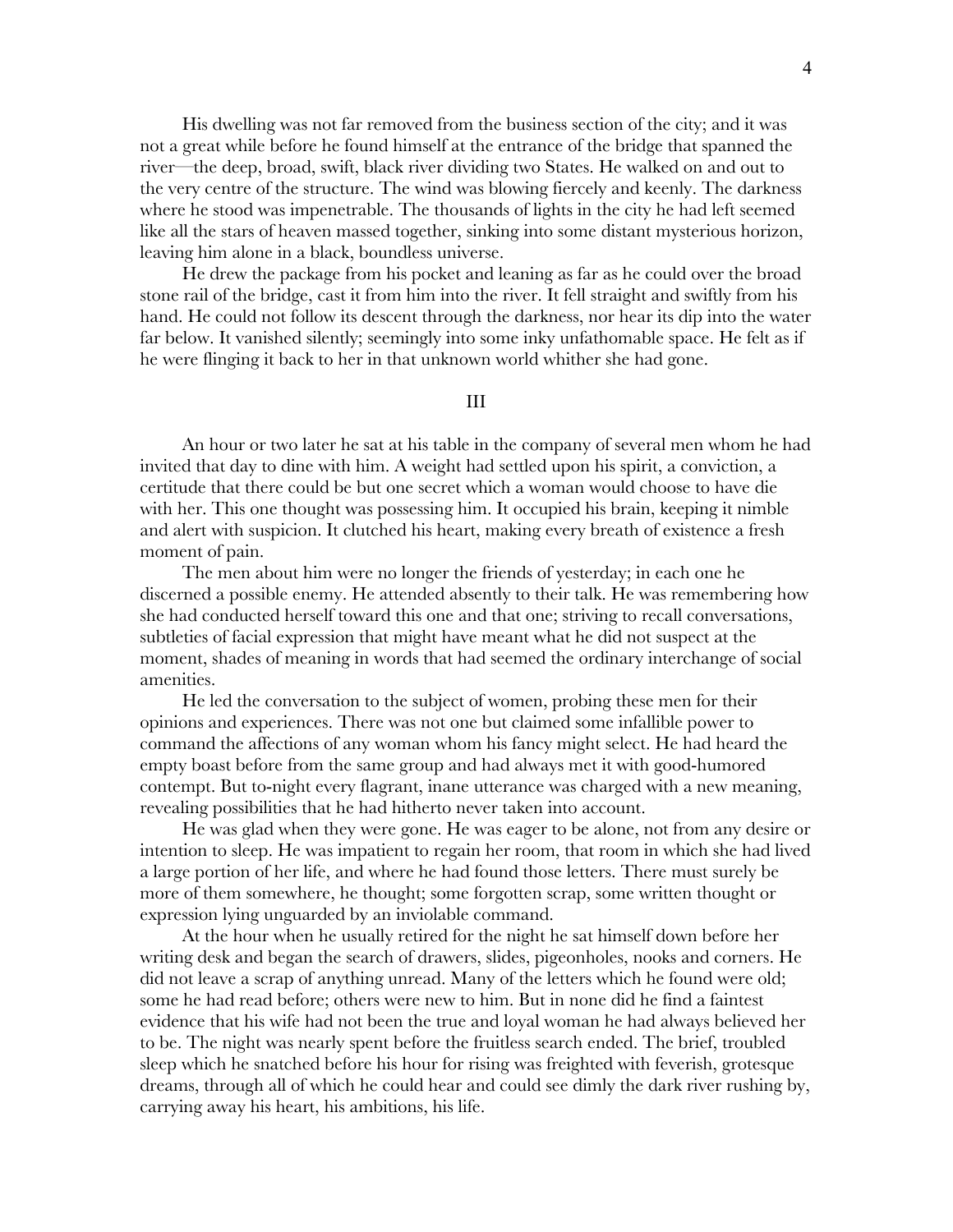But it was not alone in letters that women betrayed their emotions, he thought. Often he had known them, especially when in love, to mark fugitive, sentimental passages in books of verse or prose, thus expressing and revealing their own hidden thought. Might she not have done the same?

Then began a second and far more exhausting and arduous quest than the first, turning, page by page, the volumes that crowded her room—books of fiction, poetry, philosophy. She had read them all; but nowhere, by the shadow of a sign, could he find that the author had echoed the secret of her existence—the secret which he had held in his hands and had cast into the river.

He began cautiously and gradually to question this one and that one, striving to learn by indirect ways what each had thought of her. Foremost he learned she had been unsympathetic because of her coldness of manner. One had admired her intellect; another her accomplishments; a third had thought her beautiful before disease claimed her, regretting, however, that her beauty had lacked warmth of color and expression. She was praised by some for gentleness and kindness, and by others for cleverness and tact. Oh, it was useless to try to discover anything from men! He might have known. It was women who would talk of what they knew.

They did talk, unreservedly. Most of them had loved her; those who had not had held her in respect and esteem.

## IV

And yet, and yet, "there is but one secret which a woman would choose to have die with her," was the thought which continued to haunt him and deprive him of rest. Days and nights of uncertainty began slowly to unnerve him and to torture him. An assurance of the worst that he dreaded would have offered him peace most welcome, even at the price of happiness.

It seemed no longer of any moment to him that men should come and go; and fall or rise in the world; and wed and die. It did not signify if money came to him by a turn of chance or eluded him. Empty and meaningless seemed to him all devices which the world offers for man's entertainment. The food and the drink set before him had lost their flavor. He did not longer know or care if the sun shone or the clouds lowered about him. A cruel hazard had struck him there where he was weakest, shattering his whole being, leaving him with but one wish in his soul, one gnawing desire, to know the mystery which he had held in his hands and had cast into the river.

One night when there were no stars shining he wandered, restless, upon the streets. He no longer sought to know from men and women what they dared not or could not tell him. Only the river knew. He went and stood again upon the bridge where he had stood many an hour since that night when the darkness then had closed around him and engulfed his manhood.

Only the river knew. It babbled, and he listened to it, and it told him nothing, but it promised all. He could hear it promising him with caressing voice, peace and sweet repose. He could hear the sweep, the song of the water inviting him.

A moment more and he had gone to seek her, and to join her and her secret thought in the immeasurable rest.